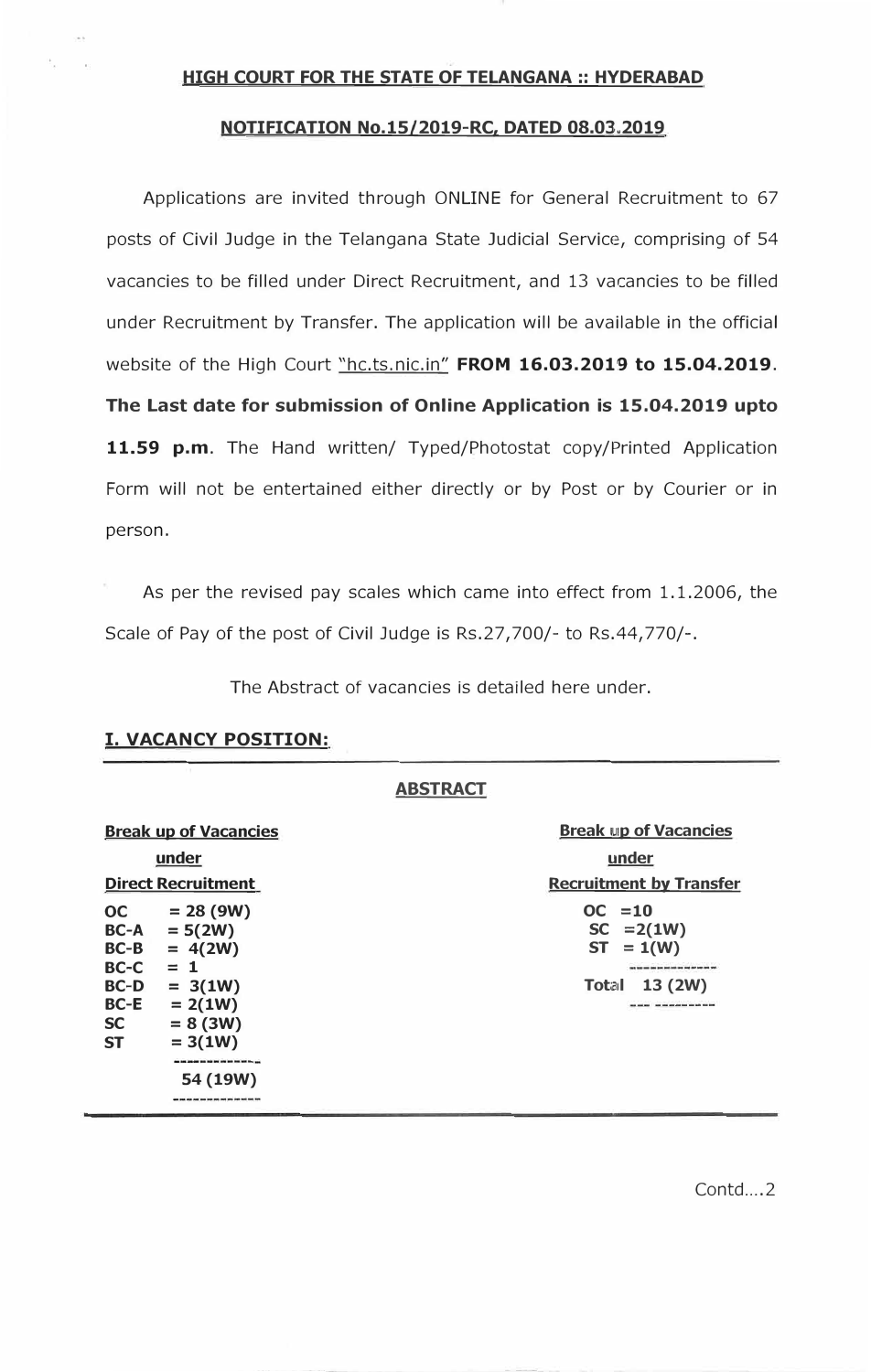# **Important Dates**

| <b>DETAILS</b>                                                                                                                                                                                 | <b>DATES</b>                                              |
|------------------------------------------------------------------------------------------------------------------------------------------------------------------------------------------------|-----------------------------------------------------------|
| <b>Starting Date for submission of online</b><br>Application.                                                                                                                                  | 16.03.2019                                                |
| <b>Closing Date for Submission of online</b><br><b>Application.</b>                                                                                                                            | 15.04.2019                                                |
| Date and Time for<br>conducting<br>Screening Test (computer based Test).                                                                                                                       | 11.05.2019 [Second Saturday]<br>from $3$ p.m. to $5$ p.m. |
| <b>Download of Hall Tickets.</b>                                                                                                                                                               | 24.4.2019 to 11.5.2019                                    |
| Placing of Question Paper<br>and<br>Preliminary Key/Respose Sheet in the<br>website of the High Court.                                                                                         | 14.05.2019                                                |
| objections on Preliminary<br>Written<br>Key to be submitted to the Registrar<br>(Recruitment), High Court for the State<br>of Telangana, Hyderabad - 500066, in<br>Person/ Speed Post/Courier. | 14.05.2019 to 24.05.2019                                  |

**Note:** The above mentioned dates may be changed if situtation warrants.

# II. **RESERVATION:**

- 1) The recruitment shall be subject to the Rule of reservation in favour of the candidates belonging to S.C., S.T., B.C., Women and Physically Handicapped{Orthopaedically Handicapped(lower portion of the body)} as per the Telangana State Judicial (Service & Cadre) Rules 2017. The reservation in respect of BC-E category shall be subject to the result of Civil Appeal Nos. 2628-2637 of 2010, on the file of the Hon'ble Supreme Court of India.
- 2) The High Court reserves the right, either to increase or decrease the number of vacancies after issuance of the notification or may also cancel the notification at any stage, if the situation warrants.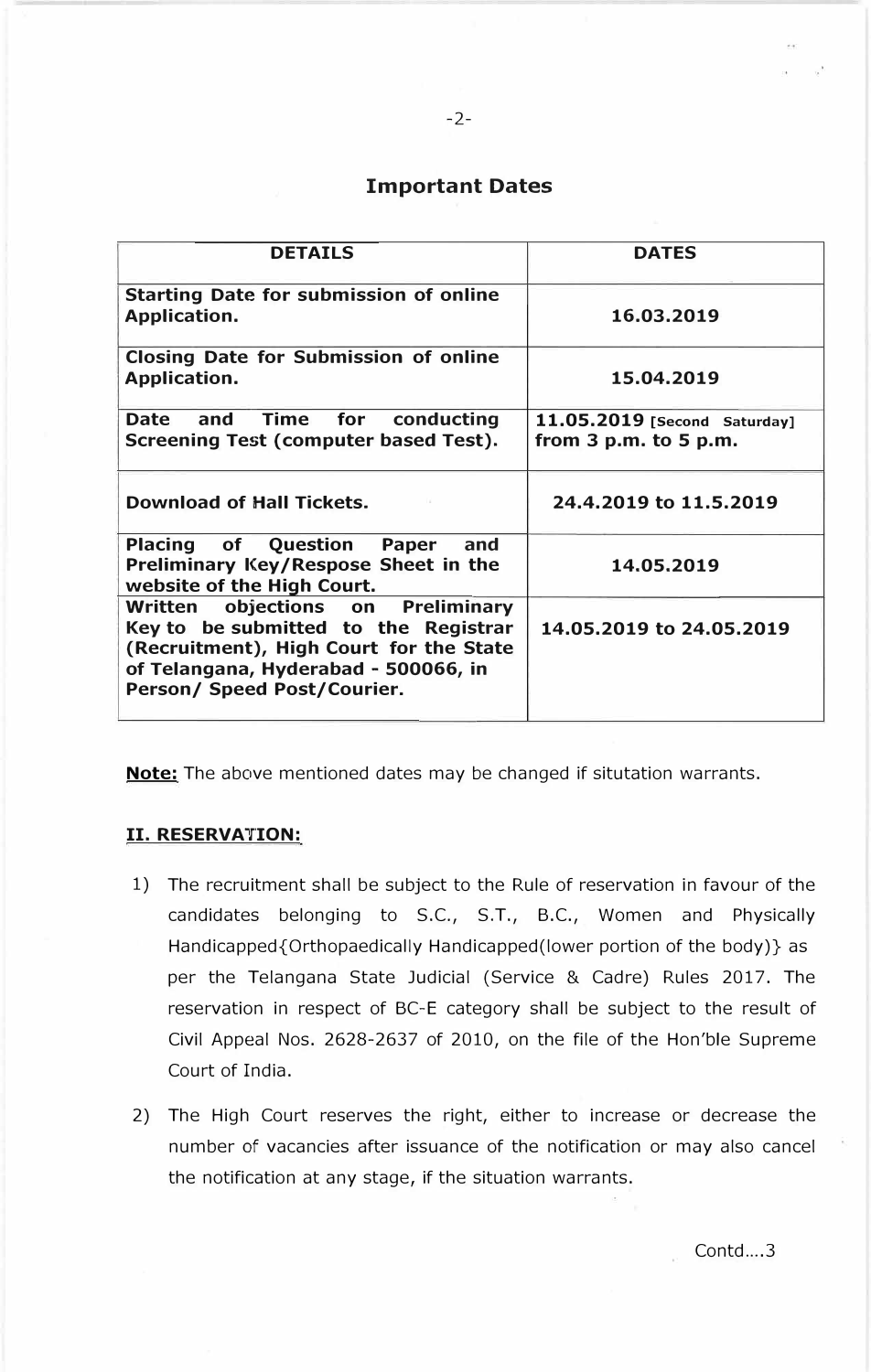### **III. QUALIFICATIONS:**

Only those candidates who possess the qualifications prescribed under Telangana State Judicial (Service & Cadre) Rules 2017 which are mentioned below, shall be eligible to apply.

### **a) DIRECT RECRUITMENT:**

A person who has been practicing for not less than three(3) years as an Advocate, as on the date of publication of the notification/advertisement in the news papers, shall be eligible to apply for the post of Civil Judge under Direct Recruitment.

#### **b) RECRUITMENT BY TRANSFER:**

A person applying under Recruitment by Transfer must possess a Degree in Law awarded by any University established by Law in India and must be an confirmed member or approved probationer in any one of the categories mentioned below.

No person is eligible for appointment under Recruitment by Transfer, who is facing disciplinary charges or has undergone any punishment or is in subsisting punishment for any irregularity in discharge of his/her duties.

### **Eligible categories to apply under Recruitment by Transfer:**

- i) Section Officers, Court Officers, Scrutiny Officers, Accounts Officer, Court Masters, Personal Secretaries to Hon'ble Judges, Personal Secretaries to Registrars, Translators and Deputy Section Officers, Overseer, Assistant Section Officers, Computer Operators, Assistant Librarian, U.D.Stenos, Assistants, Readers and Examiners, Telex Operator, Telephone Operator, Typists and Copyists of the High Court for the State of Telangana, Hyderabad.
	- ii) Chief Administrative Officers, Senior Superintendents, Superintendents, Stenographers Grade-I, II & III, of the Judicial Ministerial Service of the State of Telangana;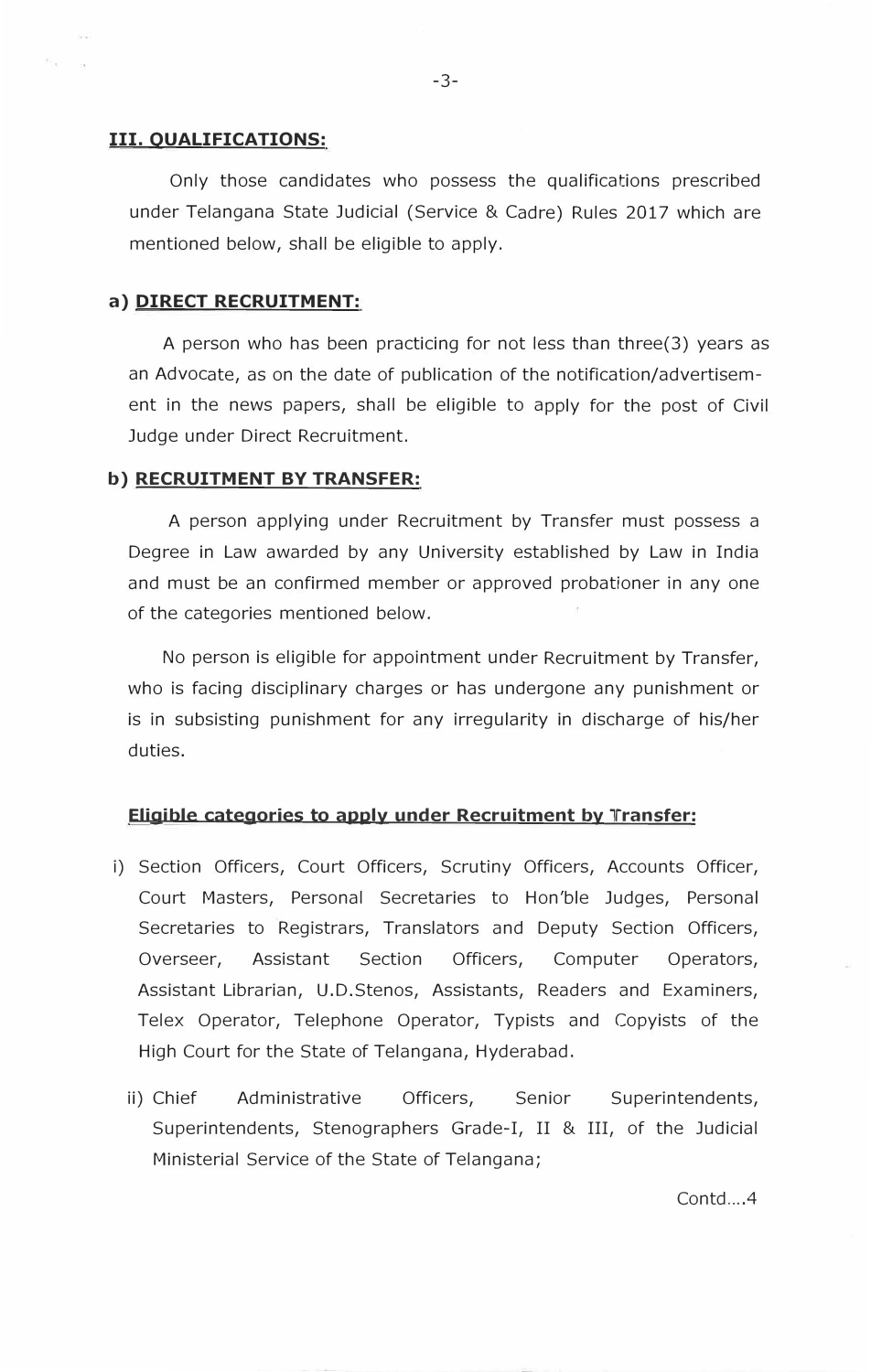- iii) Assistant Public Prosecutors, Senior Assistant Public Prosecutors, Additional Public Prosecutors Grade-II; of Prosecution Services of the State of Telangana;
- iv) Section Officers in the Law Department of Secretariate of the State of Telangana;
- v) Section Officers in the Legislature Department of the State of Telangana; and
- vi) Managers of the Offices of the Advocate General, Government Pleaders and Public Prosecutors of the State of Telangana;

Provided that no person shall be eligible for appointment to the post of Civil Judge, if

- (i) he/she is not a citizen of India;
- (ii) he/she does not have good character, and not free from any infirmity, which renders him/her, unfit for such appointment.
- (iii) he/she has been dismissed from service by any High Court, Government and Statutory or Local Authority;
- (iv) he/she has been convicted of an offence involving moral turpitude;
- (v) he/she has been permanently debarred or disqualified by the High Court or Union Public Service Commission or any State Public Service Commission from appearing for examinations or selections conducted by it in the selection process for any post in public service;
- (vi) he/she attempts to directly or indirectly influences the recruiting authority by any means for his/her candidature;

(vii) he/she is not of sound health and active habits;

(viii) he has more than one wife living; and

- (ix) being woman, she marries knowingly a person that he is having a wife.
- (x) he/she has been arrested in connection with any crime involving moral turpitude and concerned with the same.

A person to be appointed to the category of Civil Judge under Recruitment by Transfer shall be $-$ 

" A person who is maintaining good character and conduct".

 $Contd...$ 5

 $\sim$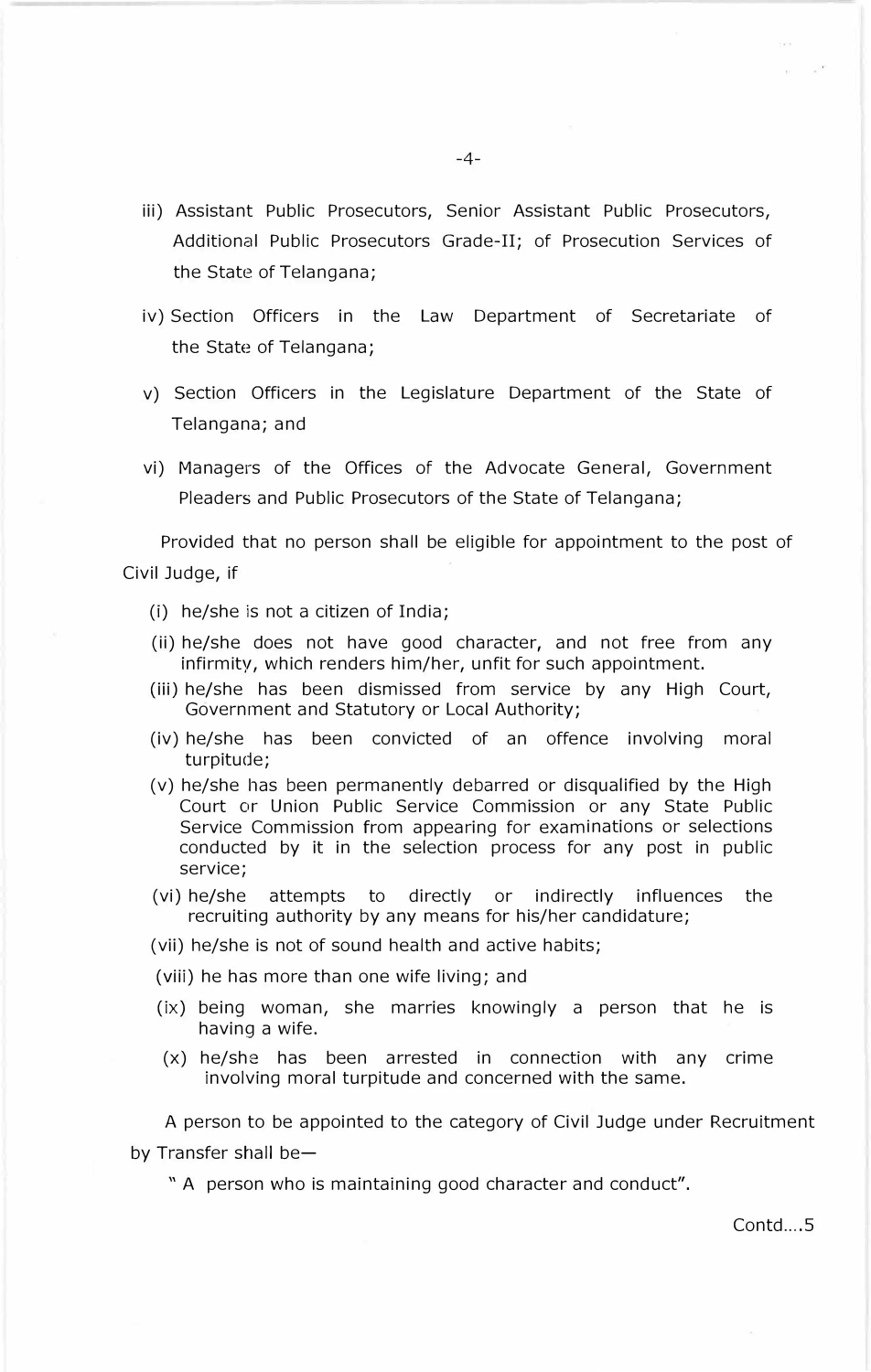# **IV. AGE LIMIT:**

 $\overline{\omega}$ 

 $\sim$ 

i) An applicant applying under Direct Recruitment shall be a person who has not completed the age of 35 years as on first day of the month in which the notification inviting applications for such appointment is published in the news papers i.e. 01-03-2019.

Provided that the upper age limit of 35 (thirty five) years is relaxable by five years in respect of the persons belonging to Scheduled Castes, Scheduled Tribes and Backward Classes.

Provided further that the upper age limit of 35 years is relaxable by 10 years in respect of Physically Handicapped persons [Orthopaedically Handicapped (Lower portion of the body)] as per the Telangana State Judicial (Service & Cadre) Rules, 2017.

Provided further that in the case of an applicant who served in the defence services of the Indian Union and who is otherwise qualified and suitable, the period of service rendered by him in the defence service, shall be excluded in computing the age, for appointment by direct recruitment.

- ii) An applicant for Recruitment by Transfer shall be a person who has not completed the age of 48 years as on the first day of the month in which the notification inviting applications for such appointment is published in the news papers i.e., 01-03-2019.
- **Note: If the candidates who were within the maximum age limit in terms of the notification issued for the posts of Civil Judge in the year 2018 and appeared for the Screening Test conducted on 18.11.2018 under Direct Recruitment and Recruitment by Transfer, but who are now age barred for applying to the posts of Civil Judge notified for the year 2019, can also apply and they shall be treated as within the age limit.**

# **V. SCHEME OF EXAMINATION, MINIMUM MARKS AND SYLLABUS:**

The process of selection shall comprise of,

a) For the purpose of short-listing the candidates, the High Court will conduct Screening Test (Computer Based Test) for 100 marks comprising of 100 multiple choice objective type Questions. The duration of examination will be two (2) hours. The Venue and Time will be mentioned in the Hall Ticket to be downloaded by the applicant at appropriate point of time.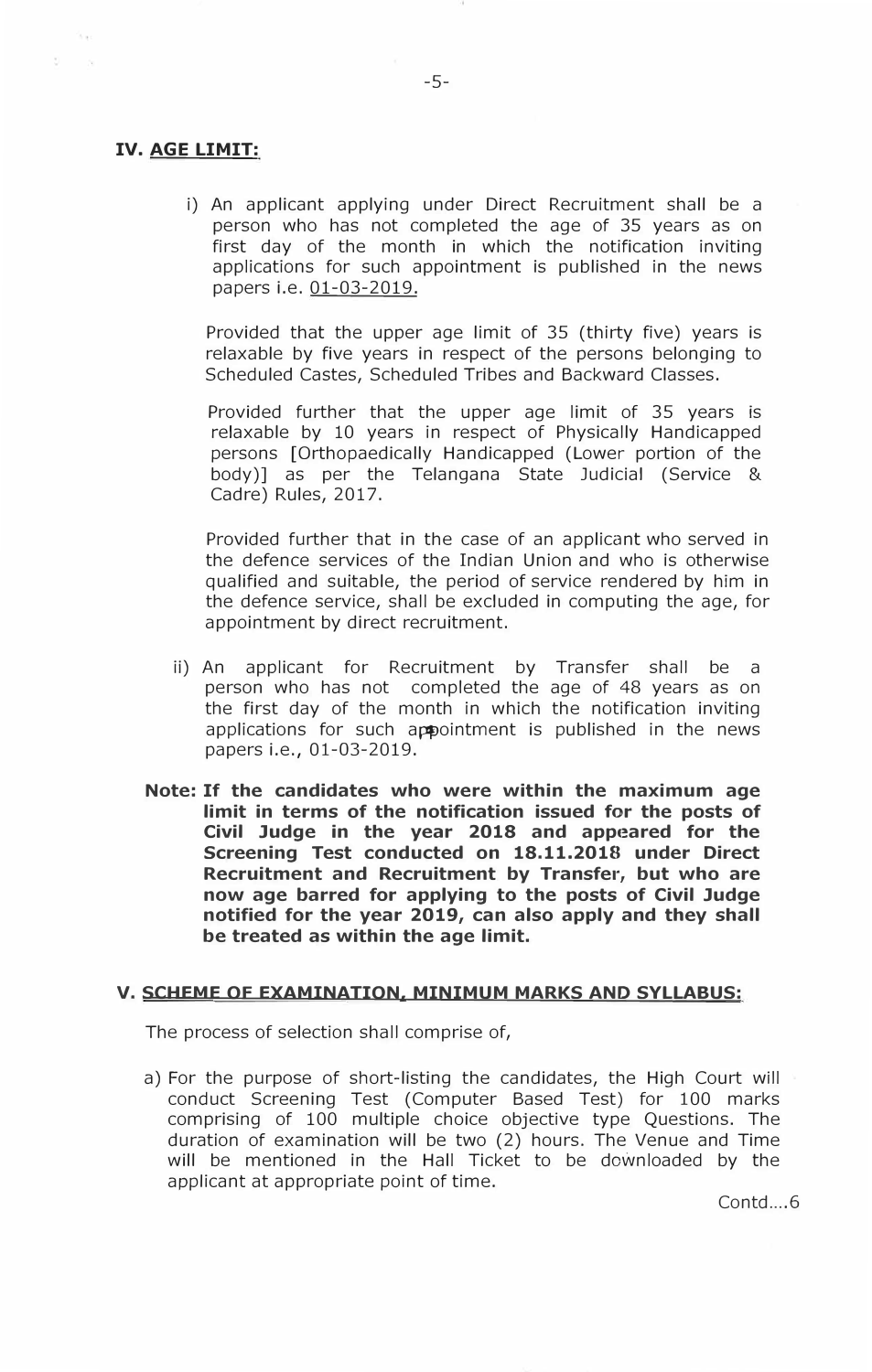The candidates who secure 40% and above marks in the screening test will be short listed in the ratio of 1:10 of the available vacancies, for calling for a written examination.

The marks obtained in the screening test shall not be added to the marks obtained in the written examination and they shall not be counted for determining final order of merit of the candidates, as the screening test is conducted for the purpose of short listing the candidates.

- b) Written Examination consisting of the following three (3) papers will be held. (The object of written examination is to test the academic knowledge of the candidates.)
	- i) Civil Law,
	- ii) Criminal Law and
	- iii) English Translation test for 30 marks and Essay Writing test for 70 marks. (Translation has to be made from English language to either Hindi or Telugu language only and Essay Writing test will be on legal subjects only.)

Each paper shall carry 100 marks. The duration of each paper is three (3) hours.

### **VI. Minimum Marks to be secured in the Written Examination to qualify for Viva-Voce:**

#### **a) Under Direct Recruitment:**

The candidates applying under Direct Recruitment who belong to OC category must secure not less than 55% of marks in each paper and not less than 60% of marks in aggregate in the written examination to become eligible for Viva-Voce.

The candidates belonging to Backward Class category under Direct Recruitment must secure not less than 50% marks in each paper and not less than 55% of marks in aggregate in the written examination for calling for Viva-Voce.

The candidates belonging to Scheduled Castes and Scheduled Tribes categories must secure not less than 45% marks in each paper and not less than 50% of marks in aggregate in the written examination for calling for Viva-Voce.

Contd...<sub>7</sub>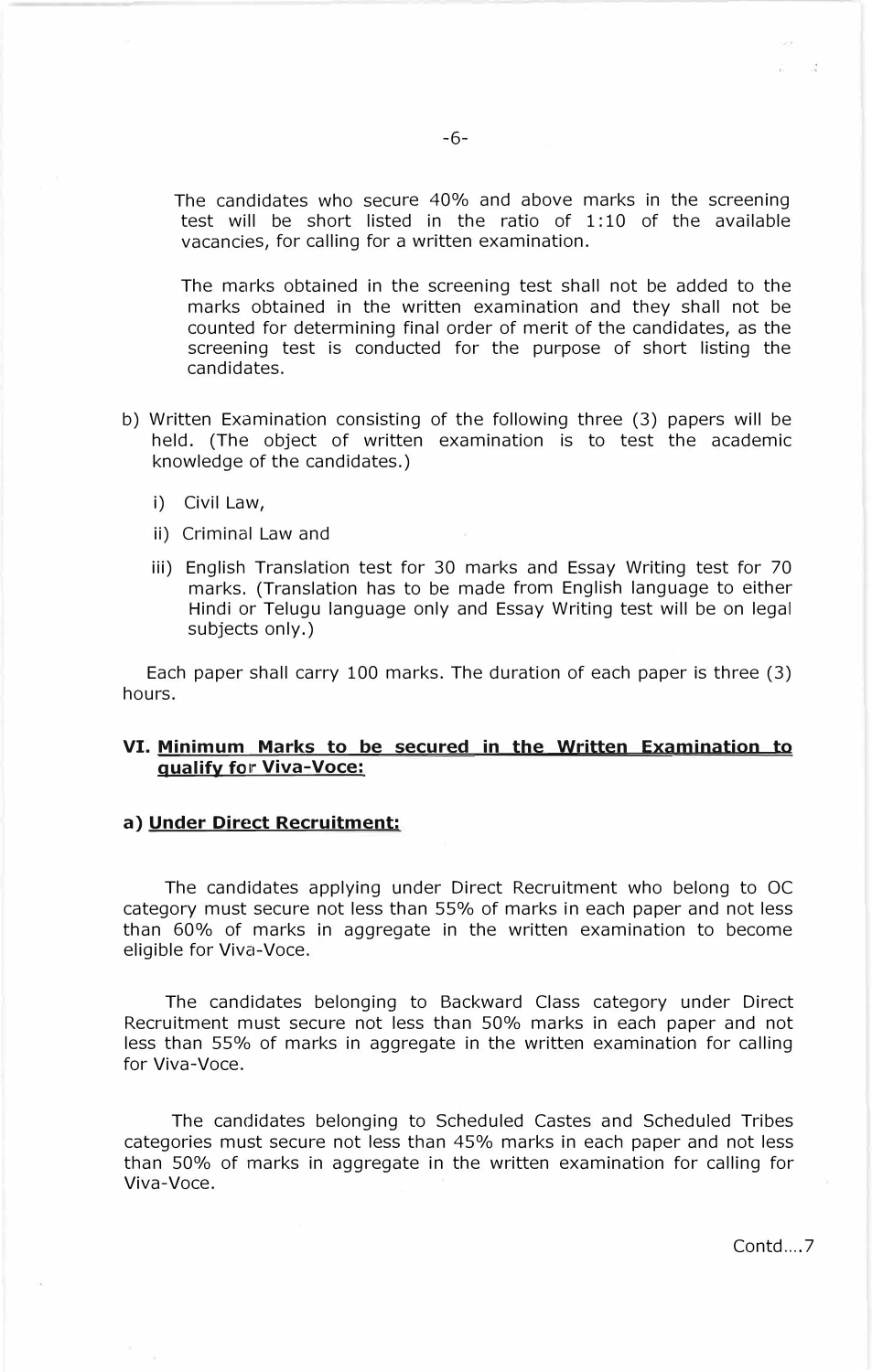### **b) Under Recruitment by Transfer:**

The candidates belonging to OC and BC categories applying under Recruitment by Transfer must secure not less than 55% marks in each paper and not less than 60% marks in aggregate in the written examination to become eligible for Viva-Voce.

The candidates belonging to Scheduled Caste and Scheduled Tribe categories applying under Recruitment by Transfer must secure not less than 45% marks in each paper and not less than 50% marks in aggregate in the written examination to qualify for Viva-Voce.

### **VII. Viva-Voce:**

 $\sim$  as

Viva-Voce, shall carry 50 marks. Any candidate who remains absent for the Viva-Voce for the post of Civil Judge shall be deemed to have been disqualified for selection. (The object of Viva-Voce is to assess the suitability of the candidate for the cadre by judging the mental alertness, knowledge of law, clear and logical exposition, balance of judgment, skills, attitude, ethics, power of assimilation, power of communication, character and intellectual depth and the like of the candidate.)

# **VIII. Minimum aggregate Marks to be secured in the Written Examination and Viva-Voce for selection to the post of Civil Judge:**

For selection to the posts of Civil Judge under Direct Recruitment and Recruitment by Transfer, the OC/BC category candidates must secure at least 60% marks in aggregate in Written Examination and Viva-Voce and SC/ST category candidates must secure at least 50% marks in aggregate in written examination and Viva-Voce. (Candidates who secures less than the said percentage will become ineligible for selection to the post).

The Questions in the examinations shall be answered only in English ( except translation test).

In the selection process (Screening test, Written Examination and Viva-Voce), the proficiency and knowledge of applicants will be tested in the following,

# **Civil Laws:**

- 1) Code of Civil Procedure, 1908
- 2) Indian Contract Act, 1872.
- 3) Hindu Marriage Act 1955,
- 4) Hindu Succession Act 1956,
- 5) Indian Easements Act 1882,
- 6) Specific Relief Act 1963,
- 7) Limitation Act 1963,
- 8) Transfer of Property Act 1882,
- 9) Civil Rules of Practice
- 10) Registration Act 1908, and Indian Stamp Act 1899,
- 11) A.P.Land Encroachment Act, 1905
- 12) Andhra Pradesh Buildings (Lease, Rent & Eviction) Control Act 1960, and
- 13) Indian Evidence Act,1872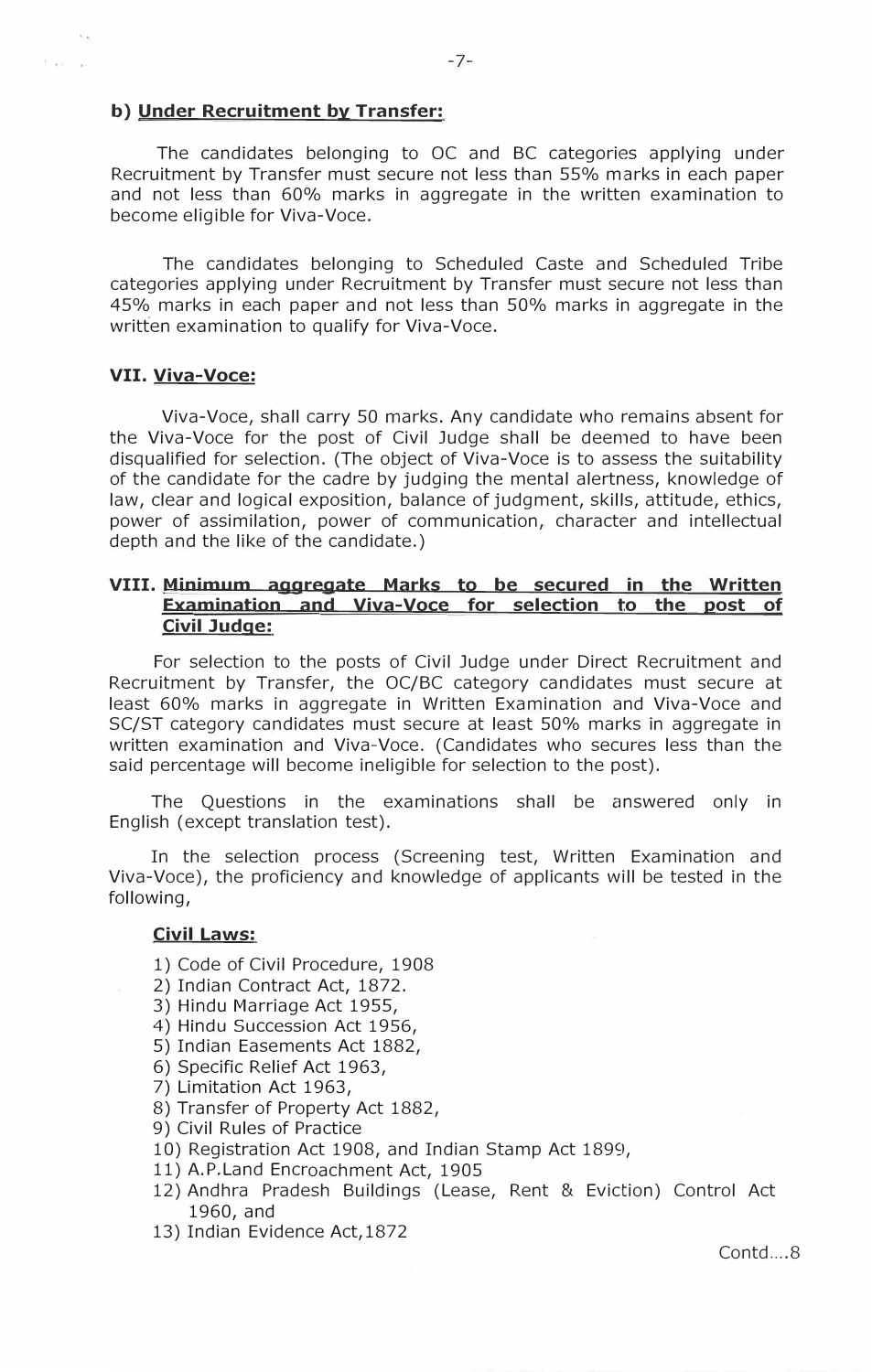# **CRIMINAL LAWS:**

- 1) Code of Criminal Procedure, 1973
- 2) Indian Penal Code, 1860
- 3) Indian Evidence Act, 1872
- 4) Negotiable Instruments Act, 1881
- 5) Protection of Women from Domestic Violence Act, 2005
- 6) Criminal Rules of Practice
- 7) A. P. Excise Act, 1968
- 8) A.P.Gaming Act, 1974
- 9) Juvenile Justice (Care and Protection of Children) Act.

#### **IX. MERIT LIST:**

After result of written examination is announced, qualified candidates in the ratio of 1:3 of the available vacancies in the respective categories shall be called for Viva Voce.

Provided that if there are more than one candidate who have secured identical cut off marks, for maintaining the ratio of 1: 3, all such candidates shall be called upon to appear for Viva-Voce.

No TA and DA will be paid to any of the candidates appearing for Screening Test/Written Examination/Viva Voce.

#### **X) a) Application Processing fee/Examination fee:**

The applicants who belong to OC/BC categories have to pay an amount of Rs.500/- (Rupees Five hundred only) towards Online Application processing fee/Examination fee, whereas the applicants belonging to SC/ST categories have to pay Rs.250/- (Rupees Two hundred and fifty only) towards Online Application processing fee/Examination fee.

Applicants belonging to SCs/STs, hailing from other than the State of Telangana have to pay Rs.500/- instead of Rs.250/- towards Online Application processing fee/Examination fee, unless the caste to which they belong, is recognized as Scheduled Caste or Scheduled Tribe, as the case may be, by the Government of Telangana.

**Note: Candidates who have paid Application processing fee/ Examination fee and appeared for the Screening Test held on 18.11.2018 in respect of the recruitment notification issued for 26 posts of Civil Judge notified for the year 2018, need not pay the Application processing fee/Examination fee. However, they have to apply once again against 2019 notification.** 

 $x = \sqrt{1 + \frac{1}{2}}$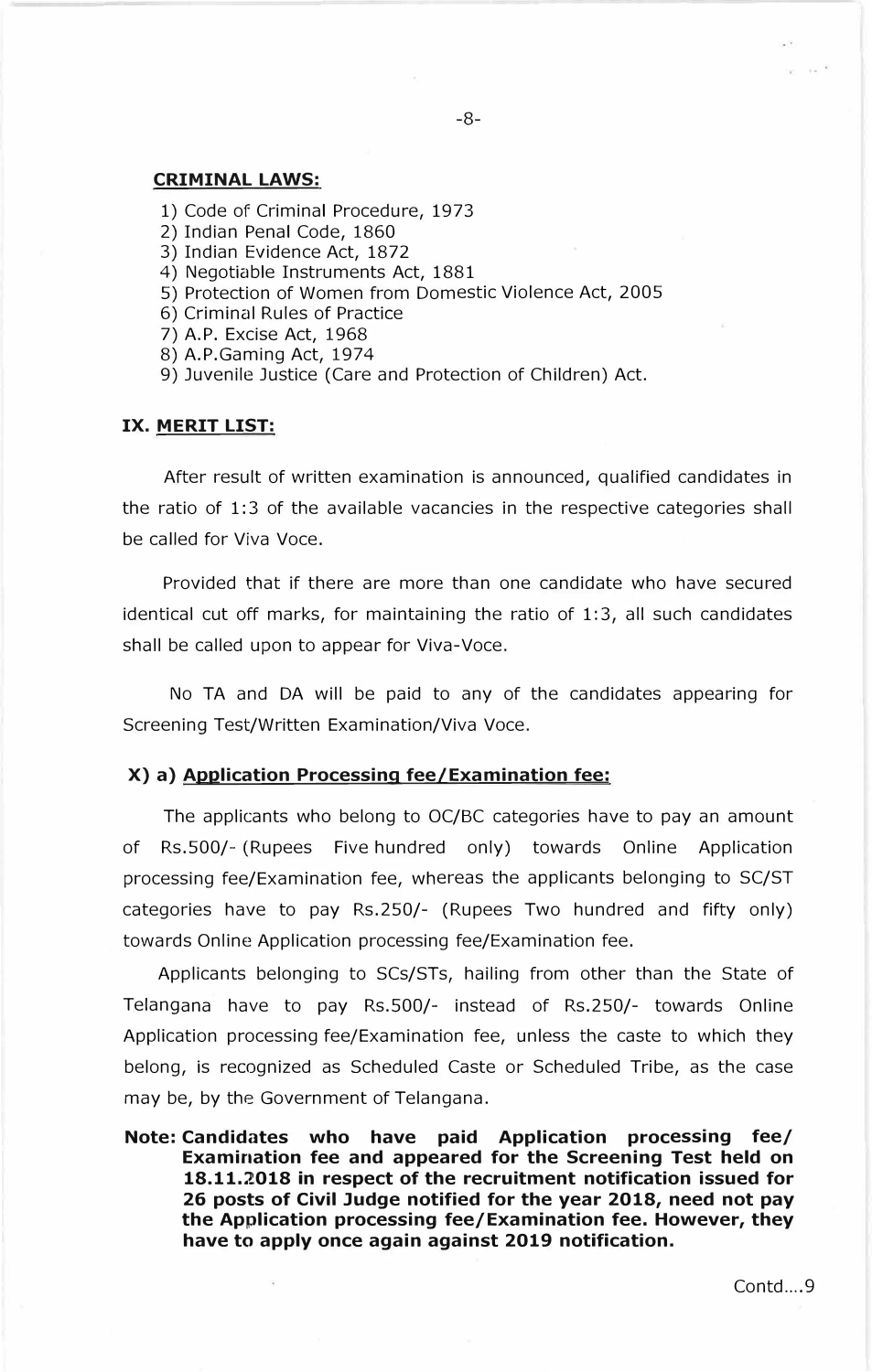b) The procedure for submission of Online Application (User Guide), mode of payment of Application processing fee/Examination fee and instructions to the candidates, will be made available in the Official Website of the High Court.

A computer based "Mock Test" will be made available in the official website of the High Court "hc.ts.nic.in", for the sake of practice purpose to the candidates.

# **XI.EXAMINATION CENTRES**

Computer Based Test (Screening Test) will be held in the following Centres and candidates have to opt for any three (3) centres in the order of preference for their allotment. However, the High Court reserves the right to allot candidates to any centre other than the centre chosen by the applicant or to abolish/creat a new centre for administrative reasons. Request for change of the centre will not be entertained.

- i) Hyderabad
- ii) Warangal
- iii) Karimnagar
- iv) Khammam

# **XII. Information to the candidates who have appeared for the Computer based Screening test conducted on 18.11.2018.**

- **a)** A separate link, login ID. and passward will be sent to the candidate's registered mobile number and E-Mail ID.
- **b)** Using the link, login ID. and password, candidates have to apply for the 2019 notification and such candidates only will be allowed for the Computer based Screening Test to be held on 11.5.2019.
- **c)** Candidates can edit the details in the fresh application other than basic details like Name, Date of Birth, Physically Handicapped Status, Class/Category and Communication details.
- **d)** Once again candidates have to opt for any three (3) centres in the order of preference for their allotment.
- **e)** Candidates who do not login and submit application will not be issued Hall ticket for appearing for the computer based screening test to be held on 11.5.2019.

 $Contd$  . 10